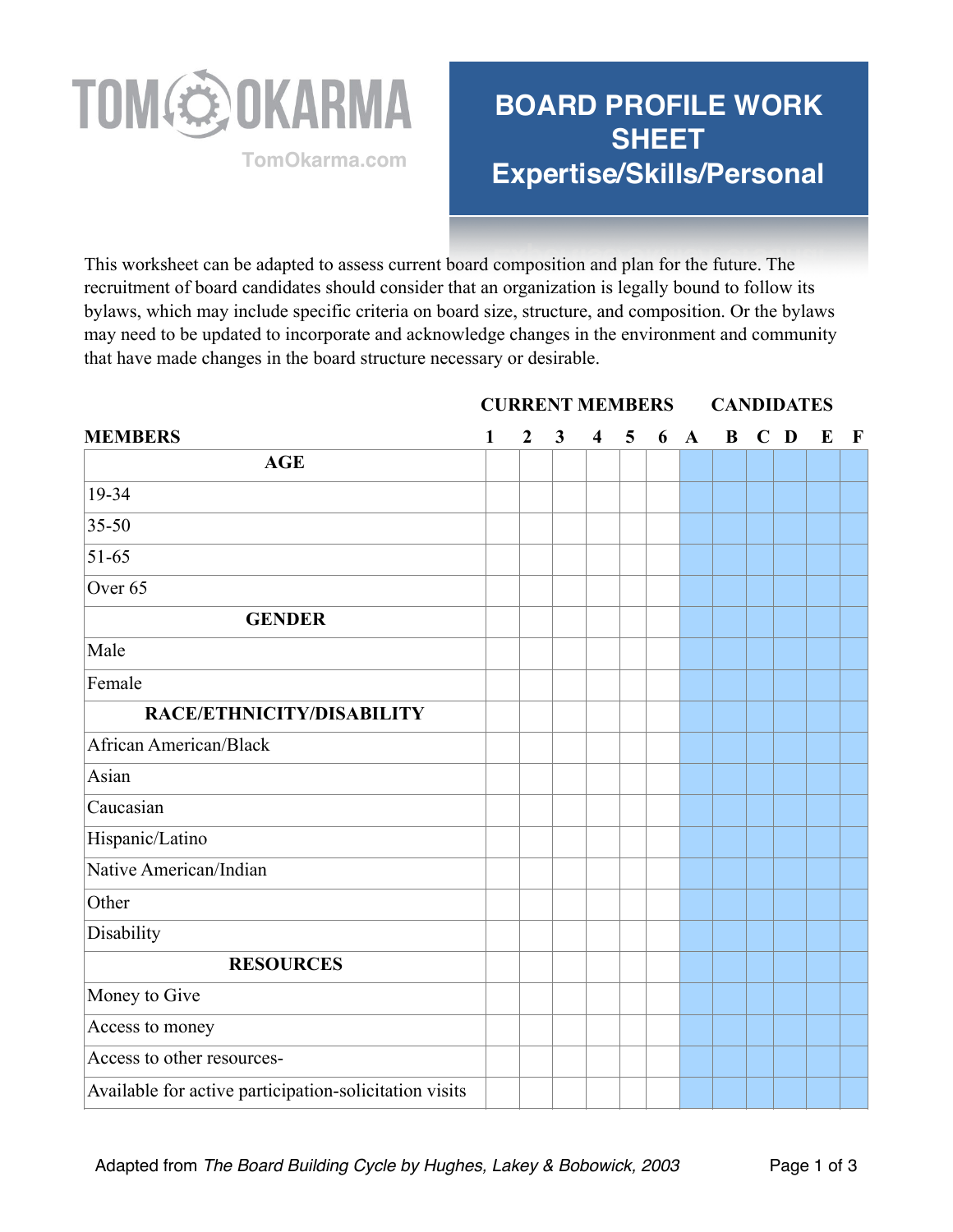

## **BOARD PROFILE WORK SHEET Expertise/Skills/Personal TomOkarma.com**

## **CURRENT MEMBERS CANDIDATES**

#### **MEMBERS 1 2 3 4 5 6 A B C D E F**

| <b>COMMUNITY CONNECTIONS</b> |  |  |  |  |  |
|------------------------------|--|--|--|--|--|
| Religious organizations      |  |  |  |  |  |
| Corporate/small business     |  |  |  |  |  |
| Education                    |  |  |  |  |  |
| Media                        |  |  |  |  |  |
| Political                    |  |  |  |  |  |
| Philanthropy                 |  |  |  |  |  |
| Social Service               |  |  |  |  |  |
| Other                        |  |  |  |  |  |

#### **CURRENT MEMBERS CANDIDATES**

| <b>MEMBERS</b>      | $\mathfrak{D}$ | $\overline{3}$ |  | 4 5 6 A B C |  | D | E |  |
|---------------------|----------------|----------------|--|-------------|--|---|---|--|
| PERSONAL STYLE      |                |                |  |             |  |   |   |  |
| Leadership skills   |                |                |  |             |  |   |   |  |
| Willingness to work |                |                |  |             |  |   |   |  |
| Consensus builder   |                |                |  |             |  |   |   |  |
| Good communicator   |                |                |  |             |  |   |   |  |
| Strategist          |                |                |  |             |  |   |   |  |
| Visionary           |                |                |  |             |  |   |   |  |
| Wisdom              |                |                |  |             |  |   |   |  |
| Discernment         |                |                |  |             |  |   |   |  |